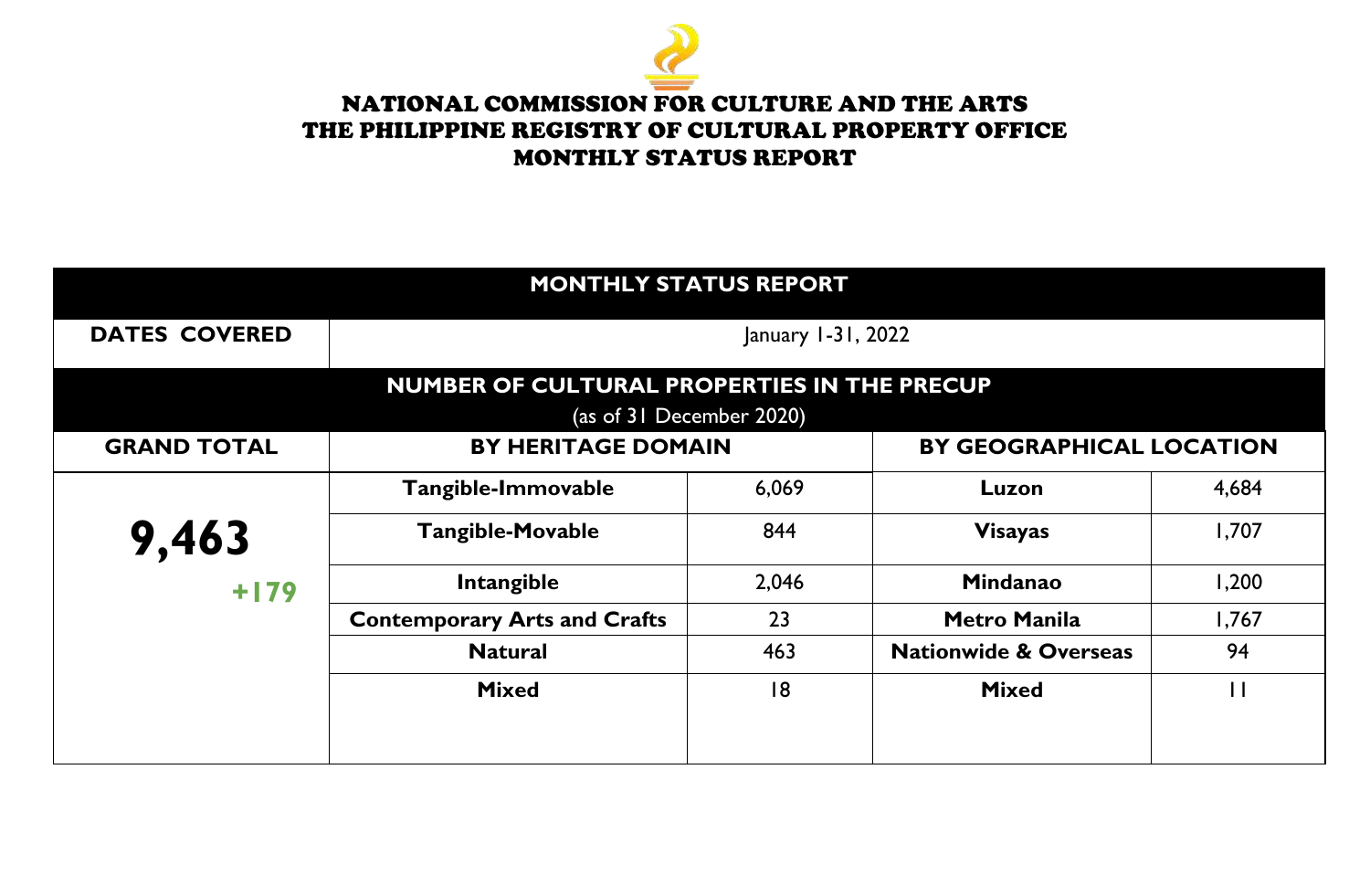

#### **CULTURAL PROPERTIES OF NATIONAL CULTURAL AGENCIES IN THE PRECUP**

| <b>National Commission for Culture and the Arts</b>                                                  | 4,425 |
|------------------------------------------------------------------------------------------------------|-------|
| includes Works of National Artists for Architecture and Visual Arts listed in TALAPAMANA and the     |       |
| Works of National Artists Database; Declared Important Cultural Property by NCCA; Philippine         |       |
| Intangible Cultural Heritage Inventory)                                                              |       |
| <b>National Historical Commission of the Philippines</b>                                             | 1,339 |
| (includes National Historical Landmarks, Monuments, Shrines, Sites, Heritage Zones, Heritage Houses, |       |
| <b>Classified Historic Structures)</b>                                                               |       |
| <b>National Museum of the Philippines</b>                                                            | 357   |
| (includes National Cultural Treasures, Important Cultural Properties, Cultural Properties, Heritage  |       |
| Zones, Archaeological and Anthropological Sites/Reservations, NOW UNDER THE JURISDICTION OF          |       |
| NCCA PER RAI 1333)                                                                                   |       |
| <b>National Archives of the Philippines</b>                                                          |       |
| (National Cultural Treasures listed in the PRECUP but not officially submitted)                      |       |
| <b>National Library of the Philippines</b>                                                           | 0     |
| (NLP has a submitted cultural inventory but is still subject to re-evaluation)                       |       |
| <b>Cultural Center of the Philippines</b>                                                            | 19    |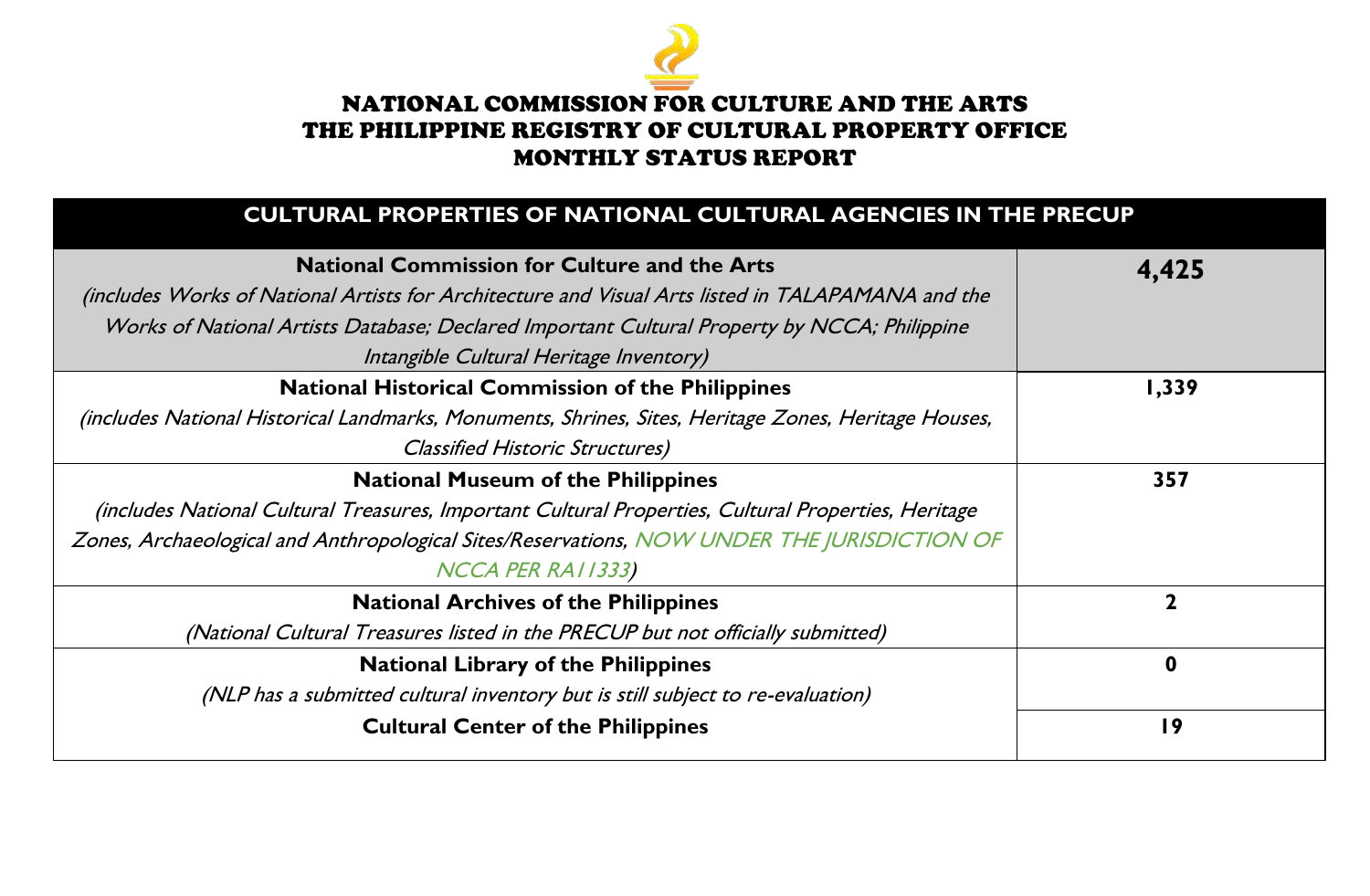

| Komisyon sa Wikang Filipino |  |
|-----------------------------|--|
|                             |  |

| <b>LOCAL CULTURAL INVENTORY SUBMISSION IN FIGURES</b> |                                                                                                                        |                   |                   |                                |  |
|-------------------------------------------------------|------------------------------------------------------------------------------------------------------------------------|-------------------|-------------------|--------------------------------|--|
|                                                       | $\sqrt{a}$ (as of 31 January 2022)                                                                                     |                   |                   |                                |  |
| <b>Number of LGUs</b>                                 | <b>Total Number of LGUs</b><br><b>Number of LGUs</b><br><b>Target Number of Submission</b><br><b>Percentage of LGU</b> |                   |                   |                                |  |
| <b>Complied</b>                                       | in the Philippines                                                                                                     | <b>Compliance</b> | <b>Awaiting</b>   | for the Year 2022              |  |
|                                                       | (Provinces, Cities, and                                                                                                |                   | <b>Compliance</b> |                                |  |
|                                                       | <b>Municipalities</b> )                                                                                                |                   |                   |                                |  |
| 779                                                   | .715                                                                                                                   | 45.42%            | 936               | 1,372/1,715 (80% of total # of |  |
|                                                       |                                                                                                                        |                   |                   | LGU <sub>s</sub> )             |  |

| EFFICIENCY RATE ON THE MANAGEMENT OF CULTURAL INVENTORY SUBMISSIONS<br>$\frac{1}{2}$ (as of 31 January 2022) |                             |                        |                                        |
|--------------------------------------------------------------------------------------------------------------|-----------------------------|------------------------|----------------------------------------|
| <b>Type of Activity</b>                                                                                      | <b>Figures</b>              | <b>Efficiency Rate</b> | <b>Target Efficiency Rate for 2021</b> |
| Accessioning of Submitted                                                                                    | 422 out of 779 Local        | 54.17%                 | 70% 1st Semester / 95% 2nd Semester    |
| <b>Local Cultural Inventories</b>                                                                            | <b>Cultural Inventories</b> |                        |                                        |
|                                                                                                              | from LGUs                   |                        |                                        |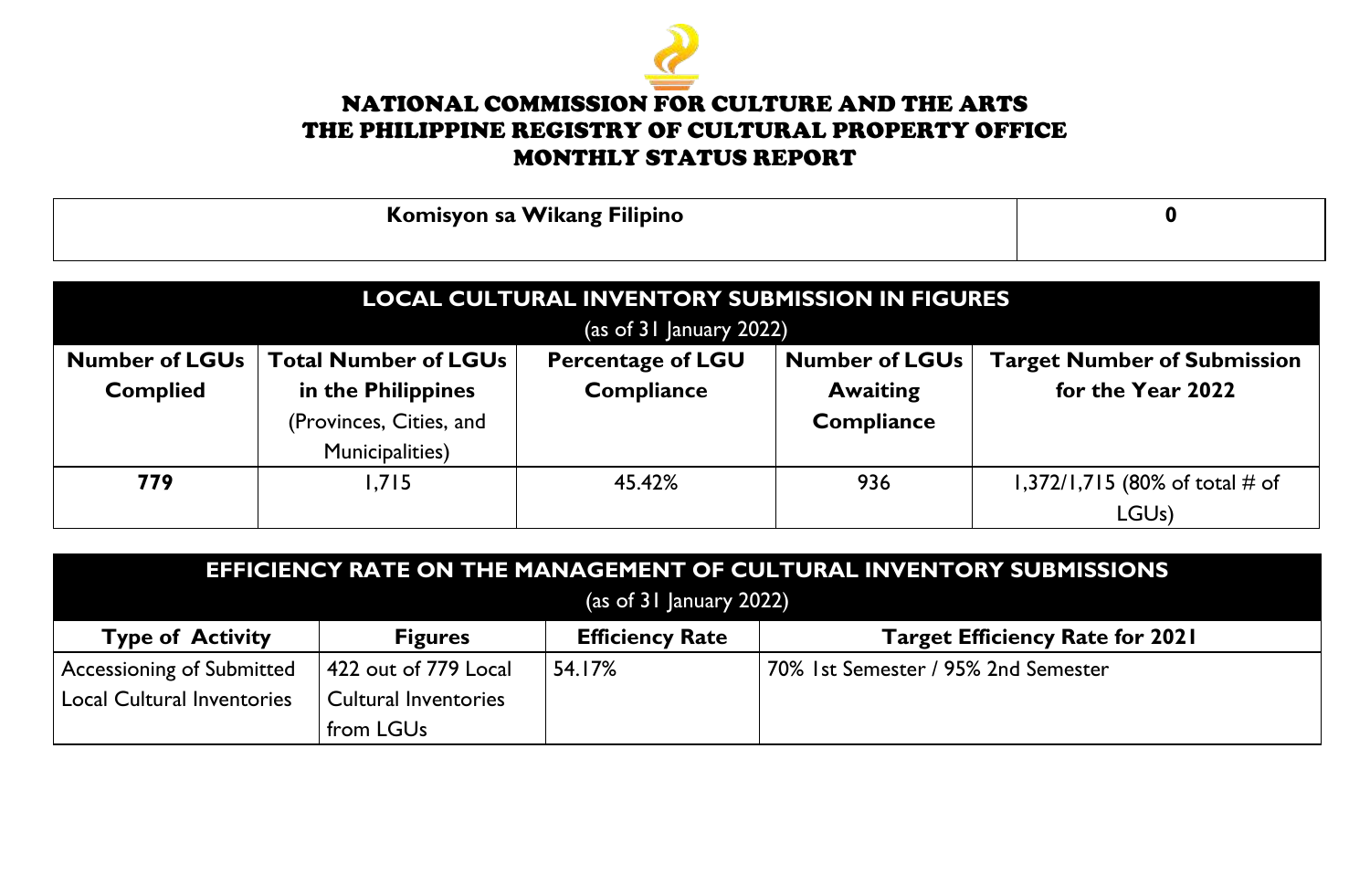

| UPP<br><b>PREC</b><br>'Jatabase'<br>I to the                     |  |  |
|------------------------------------------------------------------|--|--|
| $ $ for<br>$\cdot$<br>.<br><b>Public</b><br><b>Accessibility</b> |  |  |

| <b>2022 SUBMISSIONS OF CULTURAL INVENTORIES</b><br>(December 16, 2021 - January 31, 2022) |                                     |                                     |                                                             |  |
|-------------------------------------------------------------------------------------------|-------------------------------------|-------------------------------------|-------------------------------------------------------------|--|
| <b>NAME OF LOCAL</b><br><b>GOVERNMENT UNIT</b>                                            | <b>DATE OF</b><br><b>SUBMISSION</b> | <b>TYPE OF</b><br><b>SUBMISSION</b> | <b>STATUS OF SUBMISSION</b><br>(per DILG-NCCA JMC 2021-001) |  |
| Cabanatuan City, Nueva Ecija                                                              | December 17, 2021 New Submission    |                                     | Incompliant                                                 |  |
| Angeles City, Pampanga                                                                    | December 20, 2021 Update            |                                     | Incompliant                                                 |  |
| Dapitan City, Zamboanga del Norte                                                         | December 21, 2021 Update            |                                     | Incompliant                                                 |  |
| <b>Trece Martires City, Cavite</b>                                                        | December 22, 2021 Update            |                                     | Incompliant                                                 |  |
| Gigaquit, Surigao del Norte                                                               | December 27, 2021 Update            |                                     | Incompliant                                                 |  |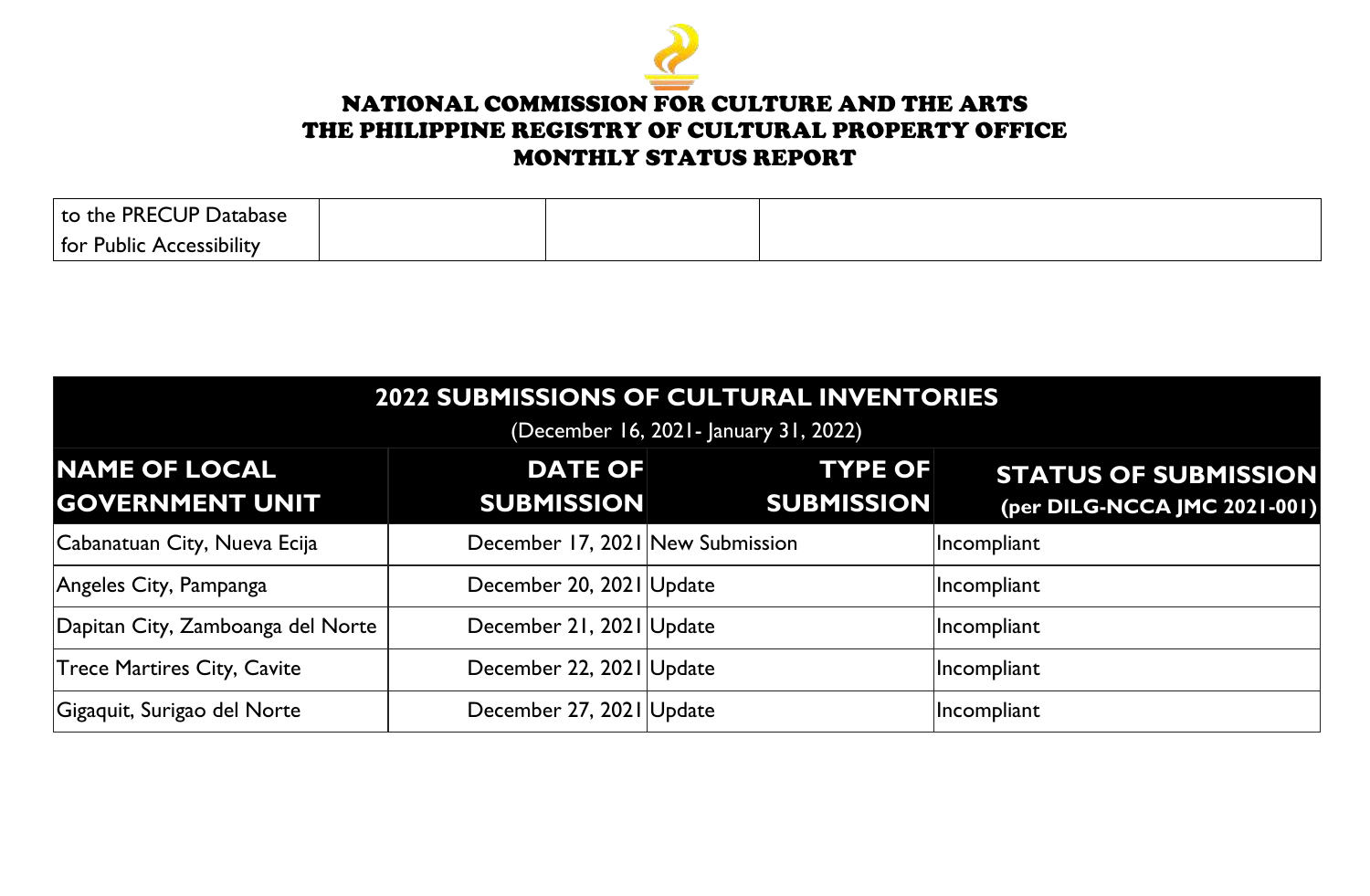

| <b>General Santos City</b> | December 29, 2021 Update         |                                 | Incompliant |
|----------------------------|----------------------------------|---------------------------------|-------------|
| Tineg, Abra                | December 29, 2021 New Submission |                                 | Incompliant |
| Province of Abra           | December 30, 2021 Update         |                                 | Incompliant |
| Cuartero, Capiz            | December 31, 2021 Update         |                                 | Incompliant |
| Baliwag, Bulacan           | December 31, 2021 Update         |                                 | Incompliant |
| Socorro, Oriental Mindoro  |                                  | January 5, 2022 New Submission  | Incompliant |
| Bantay, Ilocos Sur         | January 17, 2022 Update          |                                 | Compliant   |
| Tanza, Cavite              | January 18, 2022 Update          |                                 | Incompliant |
| City of Ilagan, Isabela    | January 19, 2022 Update          |                                 | Compliant   |
| Malapatan, Sarangani       |                                  | January 20, 2022 New Submission | Compliant   |
| Dinalupihan, Bataan        | January 25, 2022 Update          |                                 | Compliant   |
| Quirino, Ilocos Sur        | January 25, 2022 Update          |                                 | Incompliant |
| San Fernando, La Union     | January 27, 2022 Update          |                                 | Incompliant |